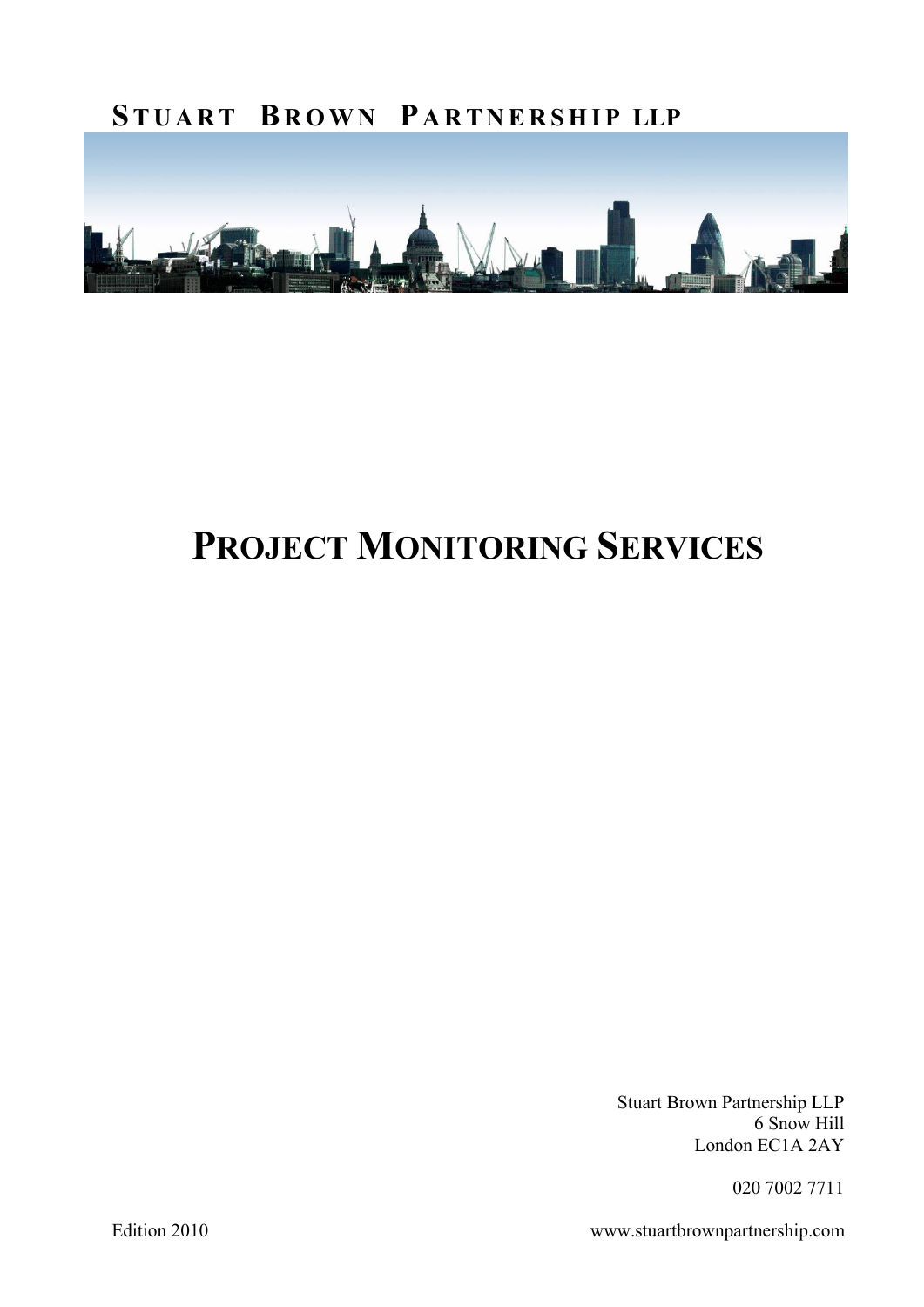#### PROFILE

The Stuart Brown Partnership (SBP) first came into being in 1989, with the aim of applying the project management skills learned in the Oil industry to the British construction and fitout industry. The partnership grew over the next few years and won prestigious projects, combining techniques new to the London construction industry with more traditional methods to bring in projects on time, to budget and of a sufficiently high quality that we are regularly recommended to other companies.

This success led to our Clients demanding more services from us, which have been honed and translated into a construction project monitoring service. This combines our project management skills with the use of independent unaffiliated experts in M&E, engineering, surveying, architecture and acoustics for example.

We save our clients money.

On One Silk Street, acting on behalf of the tenant to monitor the base build we conservatively estimate to have saved around £3.5 million. Others calculate the figure to be in excess of £6 million.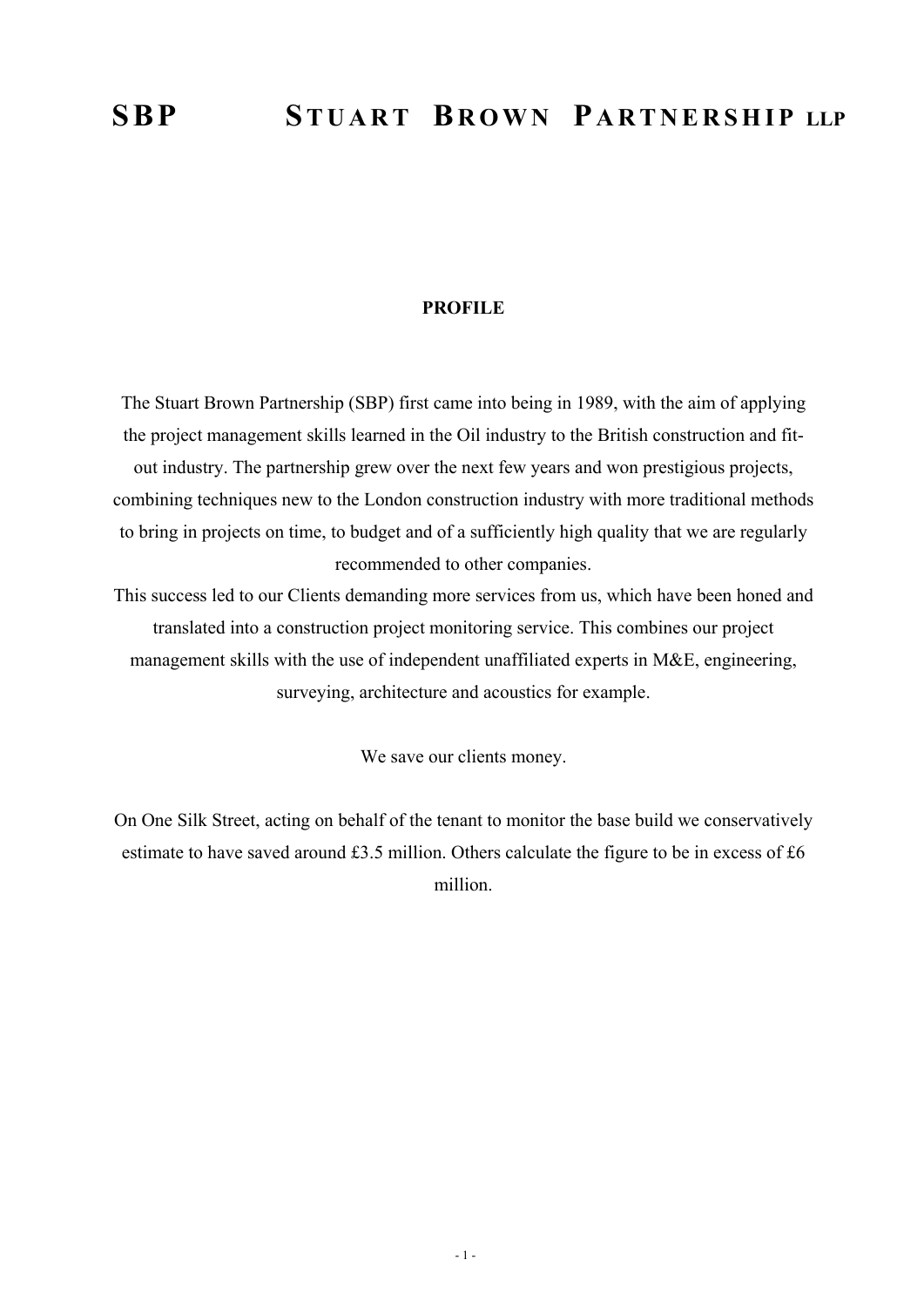Throughout the 21 years of Stuart Brown Partnership's existence we have built a reputation for excellence.

We continually refine and innovate to ensure we stay a step ahead of the competition, but more importantly offer a constantly improving service for our clients. We offer what we believe to be a unique and comprehensive service that exceeds that on offer by other companies. To do this we have developed new methodologies which improve our ability to ensure quality and timeliness.

We can categorically state that we act solely in the Client's interest to provide impartial advice and a service that reaches our own and our Clients' exacting standards. Our policy is always to put the Client first and, to do this effectively, we choose not to align ourselves with any other partnerships or companies in the construction industry. Our commitment to independence enables us to offer a completely unbiased overview of the services and products available to our Client. This ensures that the best and most appropriate use of resources is guaranteed.

In addition, we offer a wide range of services from which Clients can tailor a package to suit their needs - from 'one-off' advice to full project implementation.

The name of Stuart Brown Partnership has become synonymous with quality and we give the same level of effective, professional service to every project we accept, regardless of status or

size.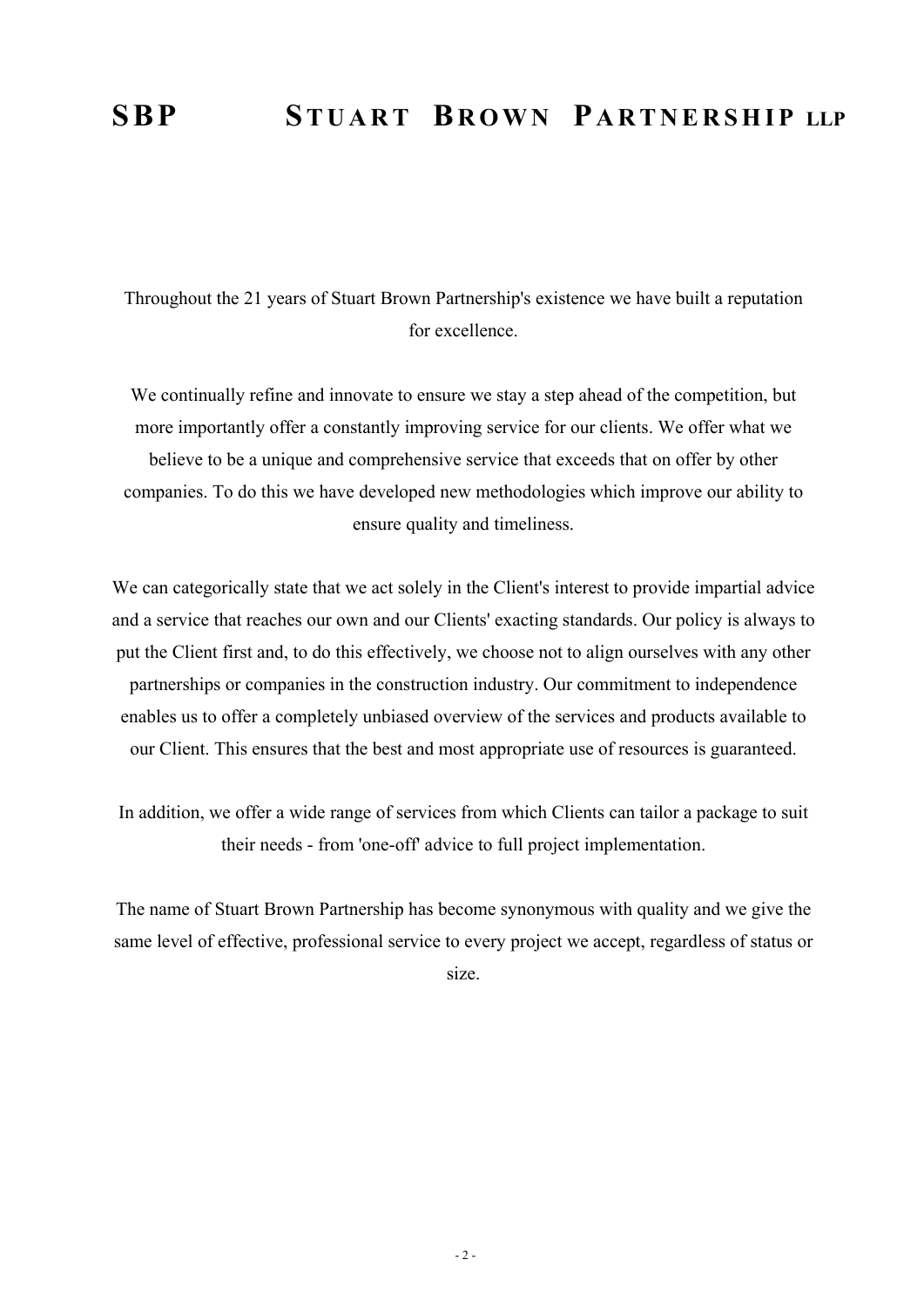### CONSTRUCTION PROJECT MONITORING

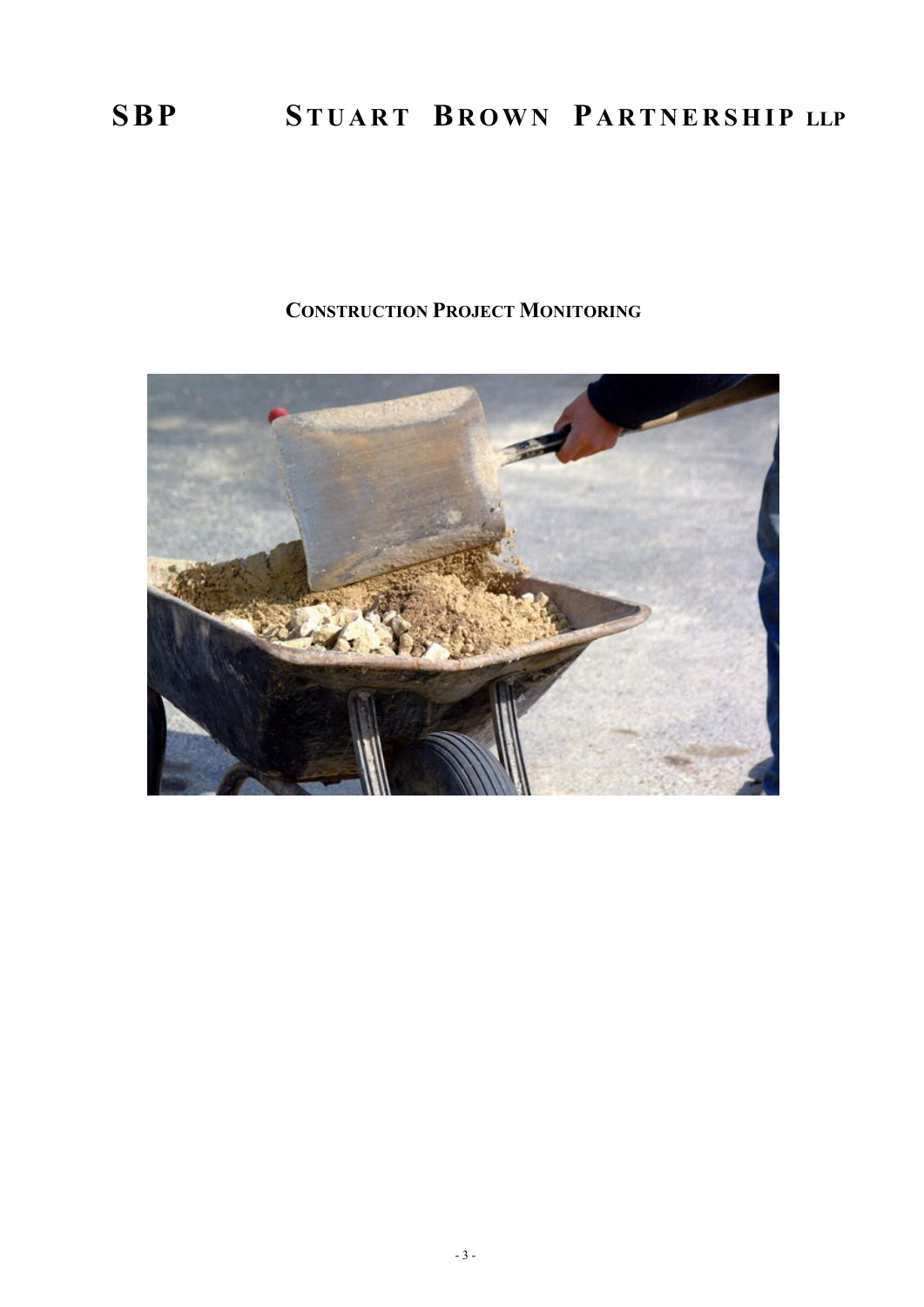### CONSTRUCTION PROJECT MONITORING

Negotiations

Quality Review

Costs

Programmes & Progress

Other Methods

Reports

Photography

Risks and Remedies

Co-ordination of Design

Non- Confrontational

Commissioning

Materials

Review of Site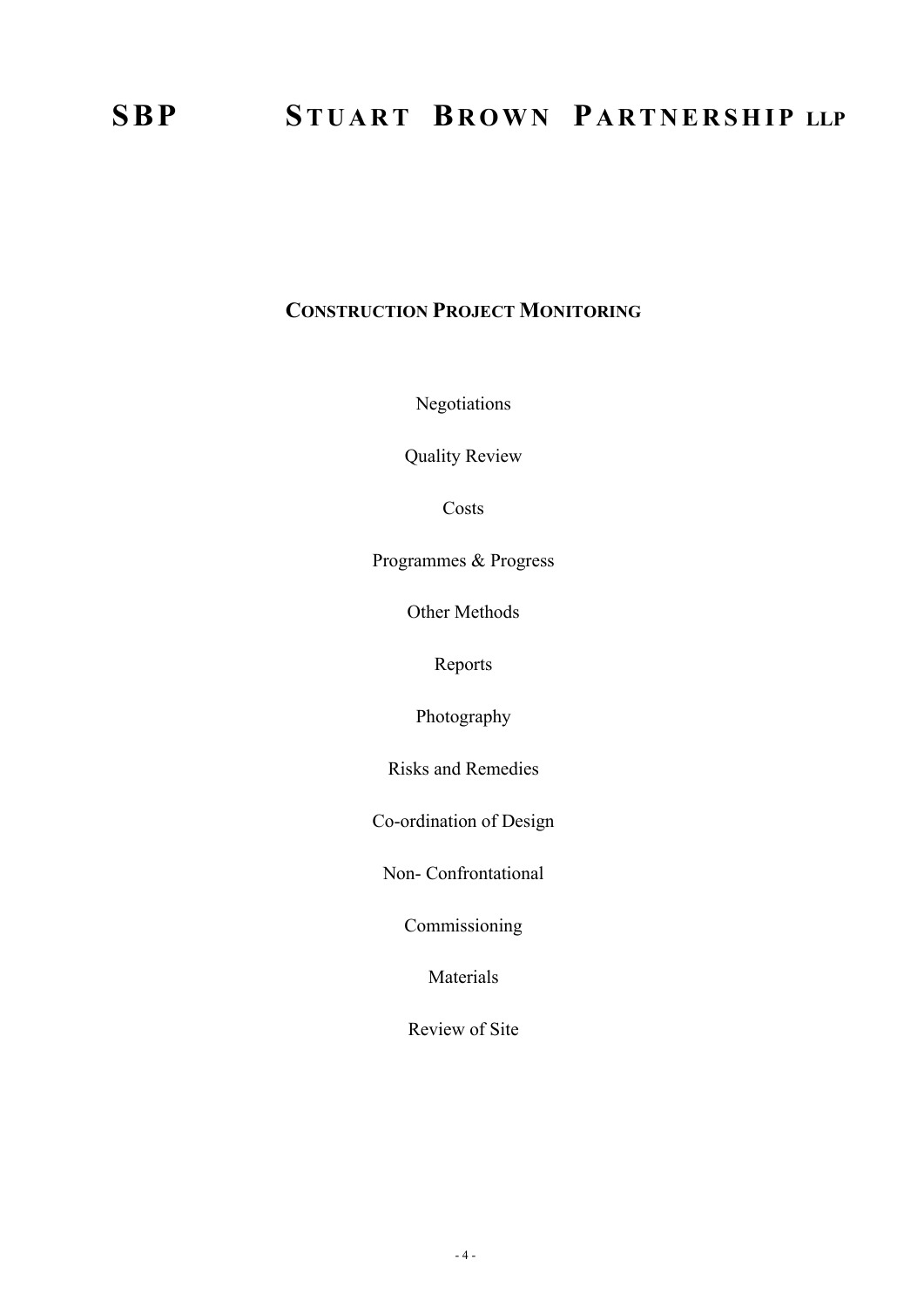The whole objective of Project Monitoring is to produce a service which provides our clients with protection of their interests, aids and records progress and monitors quality.

Aspects of Construction Project Monitoring can include the following:

#### Negotiations

We can assist with the legal negotiations to ensure that our client's interests are preserved, and the rights to monitor the project are protected. This assistance leads to the inclusion of practical measures to achieve our and our clients' aims.

#### **Costs**

Costs are monitored throughout the project to ensure both value for money and preservation of the budget on which the investment is based. With detailed monitoring, potential overspend is recognised at an early stage, allowing recovery measures to be introduced.

#### Programmes & Progress

The monitoring includes regular detailed evaluation of site programmes. These programmes show the stage of completion the individual contractors should be at, in relation to the time elapsed. Our years of experience enable us to monitor effectively all the contractors at any given point in the project.

#### Quality Review

Alongside the criteria of cost and time, there is an ongoing requirement to ensure that the standard achieved preserves the value of the investment and provides protection against future problems. The preservation of quality on the project is often overlooked. Our service recognises this fact and allows the appropriate action to be taken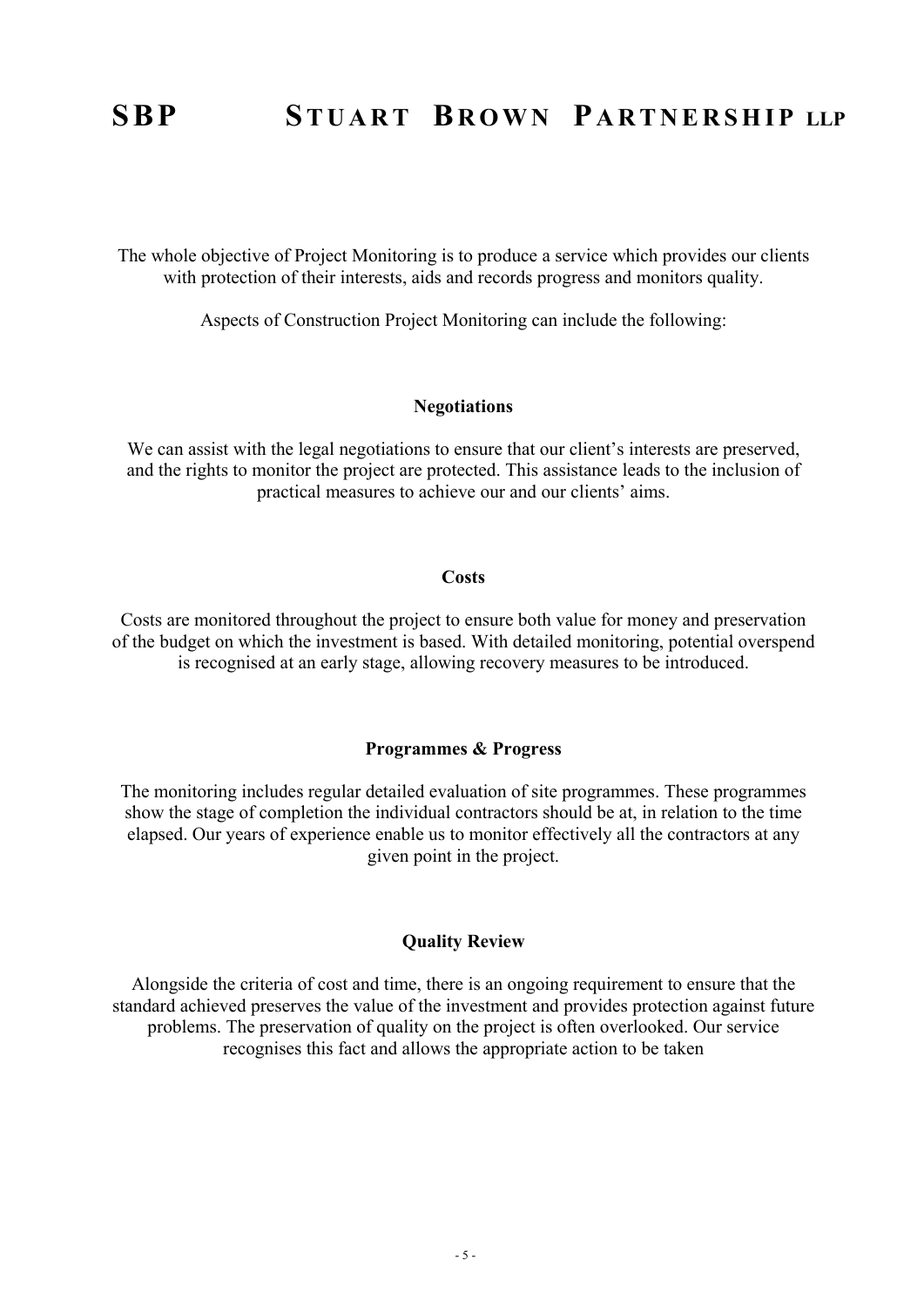#### Other Methods

The process includes detailed analysis of other site records/factors which can be used to determine progress and quality. These include labour histograms, crane hook time and site material holdings to give a more accurate representation of progress.

#### Reports

The service provides in depth detailed reports covering all aspects of the project which can be produced weekly, fortnightly or monthly. Included are updated programmes, commentaries on site conditions, factors affecting progress and / or quality and proposals for improvement. These reports provide the client with a complete overview of the project.

#### Photography

Stuart Brown Partnership (SBP) has trained, highly skilled site photographers who understand the construction process. Photographs are individually timed and dated, with the locations carefully recorded. The photographic log this builds up shows the state and progress of the project throughout its working life. They can also highlight potential problems and concerns.

#### Risks and Remedies

The information is compiled in such a way that it is not solely a historical record. One of the main aspects it offers is to assist us to identify potential risks and causes of delay, together with practical measures to avoid or reduce the problems, thereby, aiming to save our client money.

#### Co-ordination of Design

SBP can, if required, provide as part of this service, an independent audit of the design (including the M&E design) at an early stage to identify potential clashes on the site, saving time and money later on.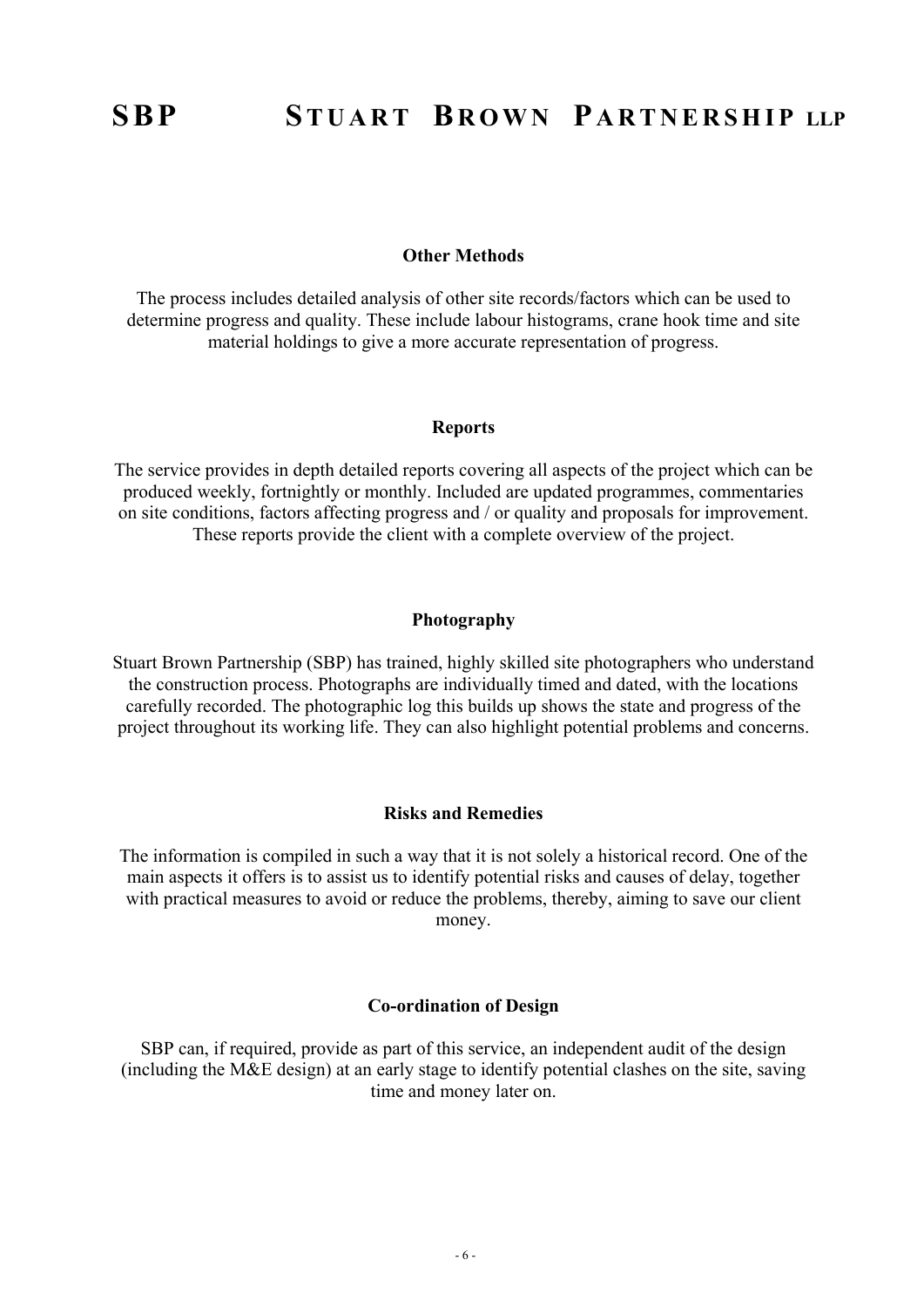#### Non-Confrontational

Detailed monitoring reports of this type invariably contain potential for confrontation (which could defeat the objective). Our aim is always to avoid unnecessary confrontation and work alongside the main contractors to achieve necessary improvements.

#### Commissioning

The service includes the facility to review the commissioning programme to determine its applicability and effectiveness, also to ensure that all identified commissioning activities are undertaken, and that the commissioning is duly completed.

#### **Materials**

The monitoring team will check delivery records to site to ensure that sufficient materials are available to support the progress required. Checks will also be made to ensure the quantities of offsite materials are correct, and that they match the payments. The quantity will also be checked to ensure there is no surplus of material on or off site, which could lead to delays or even in extreme cases, theft.

#### Review of Site

The service includes commentary on the site set-up, safety organisation and storage of materials, co-ordination of contractors with practical suggestions for improvements if required.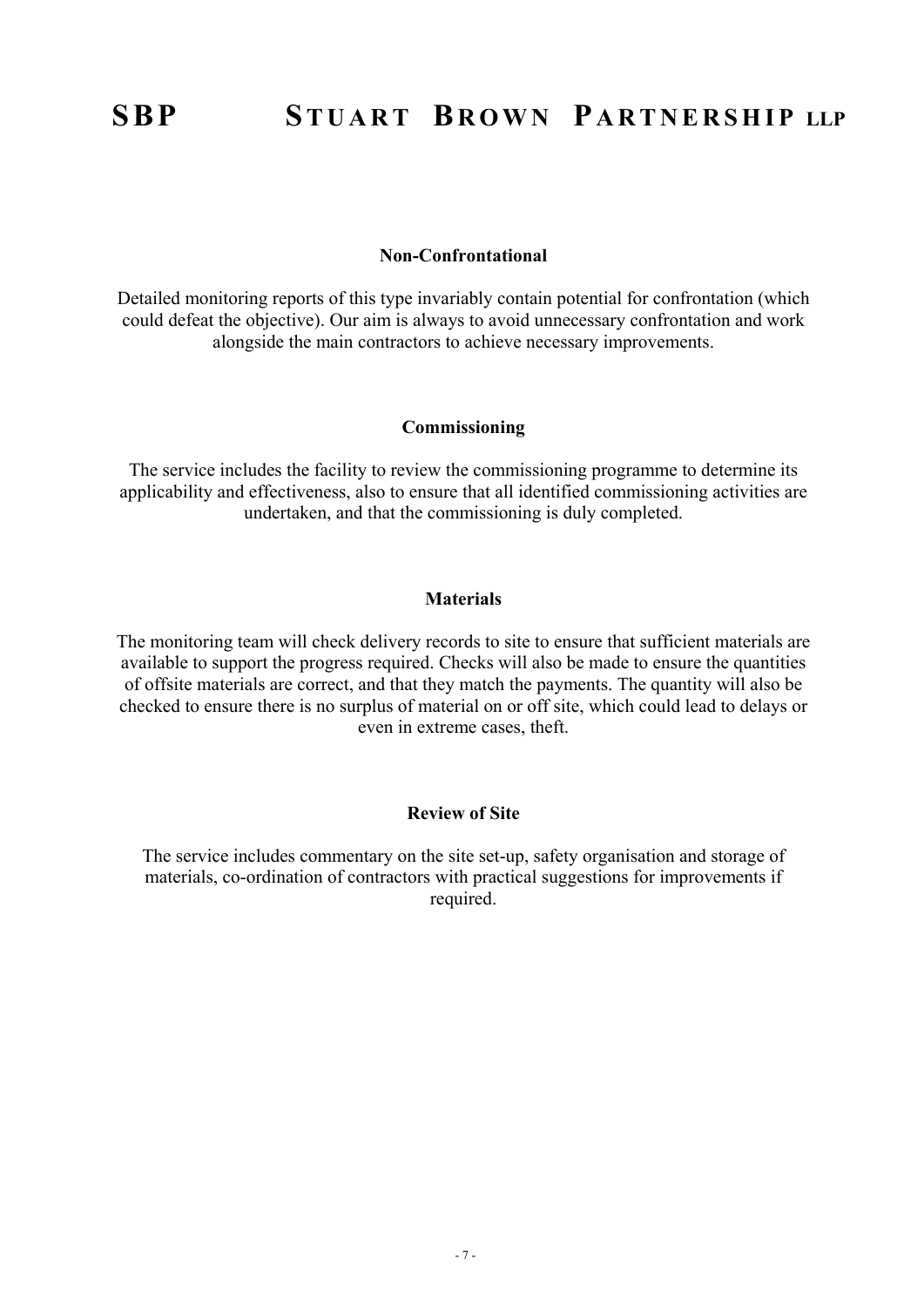### CLIENT LIST

| A&L Goodbody, Dublin and London | Hiscox plc                            |
|---------------------------------|---------------------------------------|
| ABN AMRO Holdings (UK) Ltd      | JP Morgan Chase & Co                  |
| Allen & Overy                   | Lehman Brothers International         |
| Ashursts                        | Limit                                 |
| <b>BAE</b> Systems              | Linklaters                            |
| <b>BNP</b> Paribas              | Lowndes Lambert                       |
| <b>Brick Court Chambers</b>     | Lovells                               |
| <b>BSkyB</b>                    | <b>MAFF</b>                           |
| <b>BTG</b>                      | Merrill Lynch                         |
| <b>Credit Suisse</b>            | Neville Russell                       |
| Dechert                         | Norton Rose                           |
| <b>DTZ</b>                      | <b>Office for National Statistics</b> |
| Duchy of Lancaster Office       | Simmons & Simmons                     |
| Ernst & Young                   | Smith & Williamson                    |
| Forsters                        | Société Générale                      |
| Frere Cholmeley Bischoff        | Swiss Re                              |
| GlaxoSmithKline                 | <b>UBS</b>                            |
| <b>Great Portland Estates</b>   | <b>UBS</b> Singapore                  |
| Grosvenor                       | Visa International                    |
| Herbert Smith                   | Wilde Sapte                           |